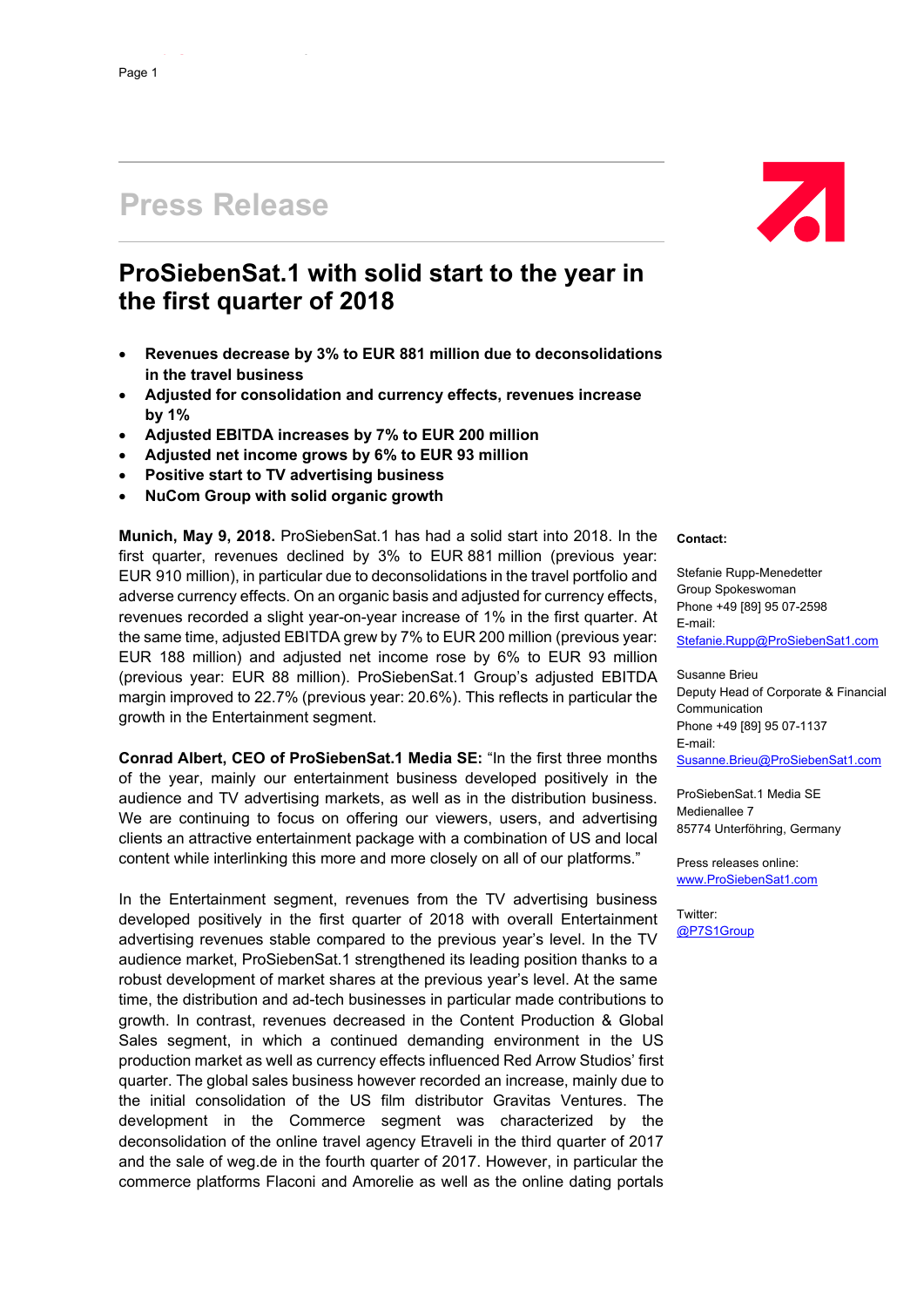Parship and ElitePartner increased their revenues within NuCom Group. In addition, the experience gifts business benefited from the initial consolidation of Jochen Schweizer.

In April, ProSiebenSat.1 closed the minority participation of growth investor General Atlantic in NuCom Group and also completed the acquisition of minority shares in Verivox, ParshipElite Group, as well as billiger-mietwagen.de and Amorelie. The objective of the partnership with General Atlantic is to expand the commerce portfolio via acquisitions in Germany and Europe and to further accelerate NuCom Group's growth and profitability together.

For the full-year, ProSiebenSat.1 confirms the Group's financial targets: The Company continues to expect an increase of its revenues by a low- to mid-singledigit percentage in 2018. The adjusted EBITDA margin is expected to stay in the mid-20 percent range and thus at the previous year's level.

Due to the consolidation effects from transactions since the start of 2017 and a deviating seasonality of program costs, ProSiebenSat.1 Group expects a decline in adjusted EBITDA in the second and third quarter of 2018 compared to the respective previous year's quarter together with a counter-balancing positive earnings effect in the fourth quarter.

With regard to adjusted net income in the full-year, ProSiebenSat.1 continues to anticipate a conversion rate of adjusted EBITDA to adjusted net income of around 50%. Additional contributions from acquisitions that may take place this year are not yet included in this financial outlook.

#### **Reporting information**

Since January 2018, ProSiebenSat.1 Group has been structured in the three segments of "Entertainment", "Content Production & Global Sales", and "Commerce". The Entertainment segment bundles the TV Broadcasting, Distribution, Advertising Platform Solutions (AdTech), SevenVentures and Digital Platforms (e.g. maxdome, 7TV App) businesses. The Content Production & Global Sales segment includes the TV production and distribution business as well as the digital studio Studio71 under the name Red Arrow Studios. The Group operates in the Commerce business with NuCom Group, which unites a portfolio of leading, largely digital commerce platforms. The comparative figures for 2017 were calculated accordingly for the new segment structure.

#### **Changes in reporting standards**

Initial application of IFRS 16 is mandatory for financial years beginning on or after January 1, 2019. ProSiebenSat.1 Group exercised the option to apply the standard early and applied IFRS 16 for the first time as of January 1, 2018, in line with the modified retrospective approach. At ProSiebenSat.1 Group, its initial application primarily affects lease agreements currently classified as operating leases. Further information is available starting on page 24 of the Quarterly Statement for the first quarter of 2018.

Other key figures can be found on our Group's website: www.ProSiebenSat1.com. The presentation and Quarterly Statement for the first quarter of 2018 will also be available here from 8 a.m. on May 9, 2018.